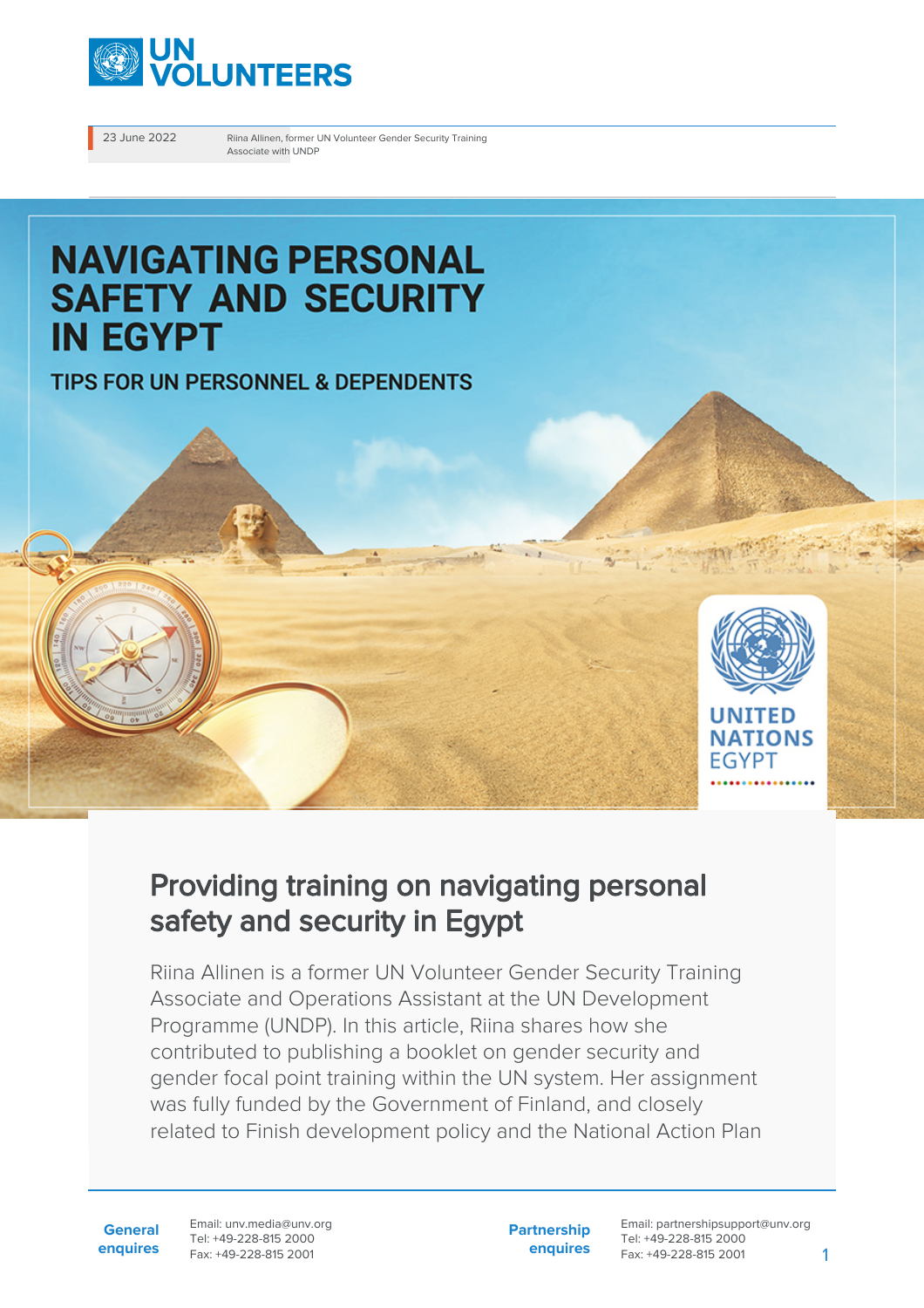

for implementing the women's peace and security agenda.

I joined UNDP's Regional Bureau for the Arab States in Egypt as a UN Youth Volunteer Gender Security Training Associate in April 2020. In 2021, I extended my assignment as a UN Volunteer specialist.

In my assignment as a gender security training associate, I aided the regional security advisor in her attempts to mainstream gender into security policies. I supported her with the delivery of gender focal point training and the development of training materials for Women's Security Awareness Training. I also contributed to the publication of a booklet on "Navigating Personal Safety and Security in Egypt – Tips for UN Personnel and Dependents," a tangible and practical exercise to increase the level of awareness of security threats in Egypt.

#### Can you tell us more about the booklet? Any challenges?

The booklet aims to raise awareness of harassment and attempt to equip UN personnel and dependents working in Egypt to deal with it more effectively.

Instead of writing a long paragraph on academic literature, we wanted to illustrate what research results meant in practice and intended to raise awareness through some practical and tangible examples. This involved our work with a designer who was able to bring to life what we meant by; for instance, we kept the graphics colorful on purpose to get people's attention.

**enquires** Tel: +49-228-815 2000 Fax: +49-228-815 2001 Email: unv.media@unv.org<br>Tel: +49-228-815 2000

**Partnership enquires**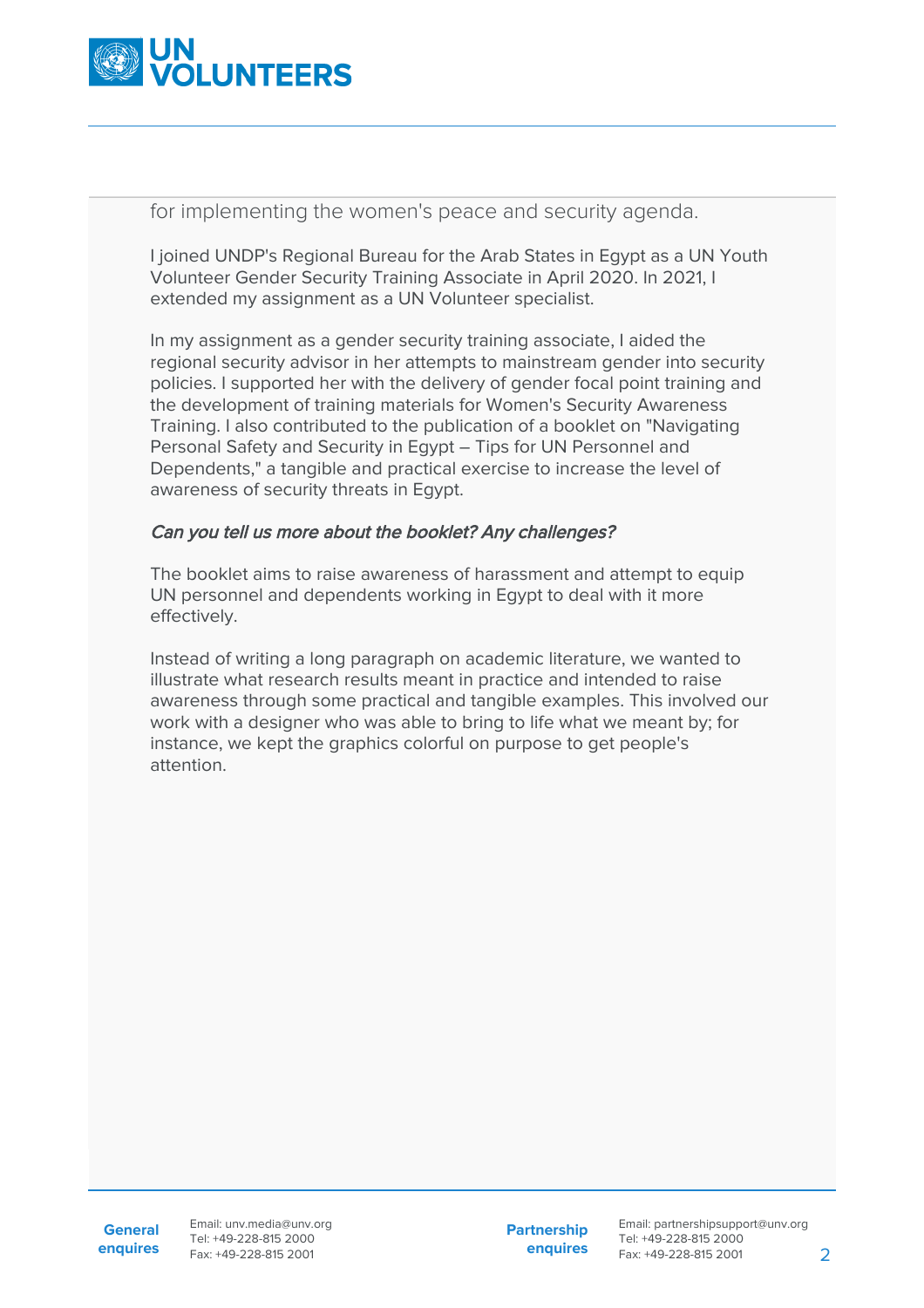



Another point that we focused on was not to make this a women's security booklet because gender, as we know, is broadly understood and fluid. We decide to leave the whole gender specification out of the booklet, while acknowledging that women represent a larger group of people who are vulnerable to sexual harassment and abuse, but not excluding others as per the approach of the booklet.

Lastly, contributing to a booklet that is so Egypt-specific without me being Egyptian or me even trying to pretend that I know the context was a challenge. In order to overcome this, we had over a dozen of inputs from subject matter experts from within or outside the UN system. These subject matter experts were mostly locals and could give us some insights into the realities of everyday life in Egypt.

In January 2021, we finally had an official email advertising the publication of the booklet. The moment of having it published and being able to share it with colleagues was the most memorable moment for me.

### What were your other roles as a Gender Security Training Associate?

In collaboration with the UN Department for Safety and Security (UNDSS), which is in charge of coordinating the gender focal point network in the UN Egypt system, I was fortunate to facilitate a gender focal point training and gathered all the gender focal points of Egypt. This was personally

**General enquires** Email: unv.media@unv.org Tel: +49-228-815 2000 Fax: +49-228-815 2001

**Partnership enquires**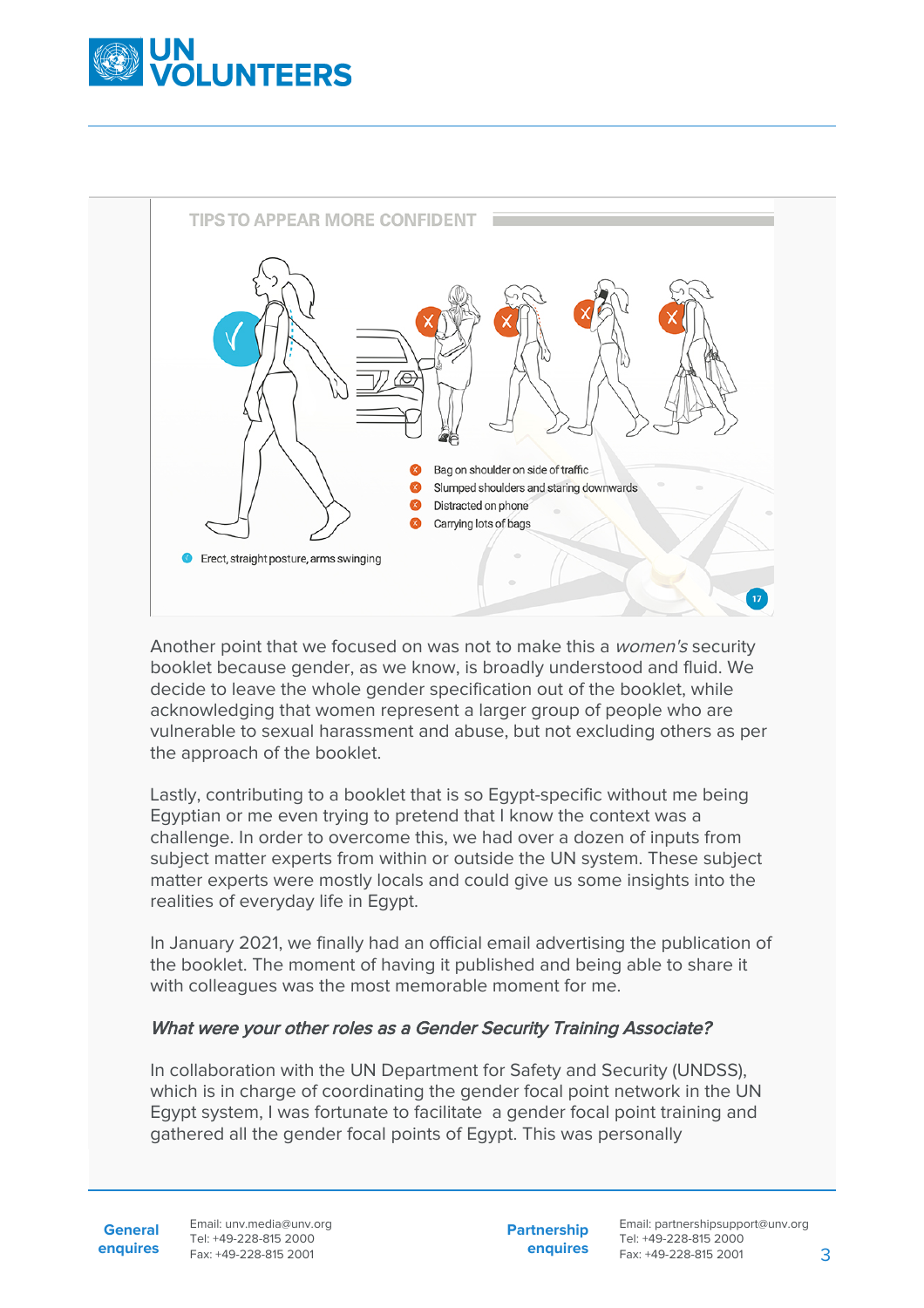

meaningful for me, as I had previously worked as a gender focal point before joining the UNV programme. It was great to feel my professional progression with this topic.

I also supported the UNV capacity development team at headquarters in Bonn in their efforts to deliver workshops on the prevention of sexual exploitation, abuse and harassment since June 2021, offering virtual workshops around the topic. These workshops have invited currently/ previously serving UN Volunteers with gender expertise to talk twice a month. I was inspired by the opportunities to share some of my experiences before becoming a UN Volunteer and during my assignment and was keen to share knowledge in the thematic area of preventing sexual risk contact.

## What does the word 'security' mean to you?

Security is a shared responsibility. It is all about us looking out for each other. None of these violations would happen if everyone took responsibility. That's the bottom line that we emphasize when we raise awareness on the importance of this shared responsibility.

Gender Security Training is not a tick-in-the-box activity. We need to start shifting the narrative around blaming victims. We need to look at the core reasons why these violations happen in the first place. And we need to believe in this shift, which could take more than decades. We are becoming more polarized than ever, and, more than ever, we need to work together. --Riina Allinen, former UN Volunteer Gender Security Training Associate and Operations Assistant with UNDP, Egypt

 Arab States • Full Funding Programme • Finland

**General enquires** Email: unv.media@unv.org Tel: +49-228-815 2000 Fax: +49-228-815 2001

**Partnership enquires**